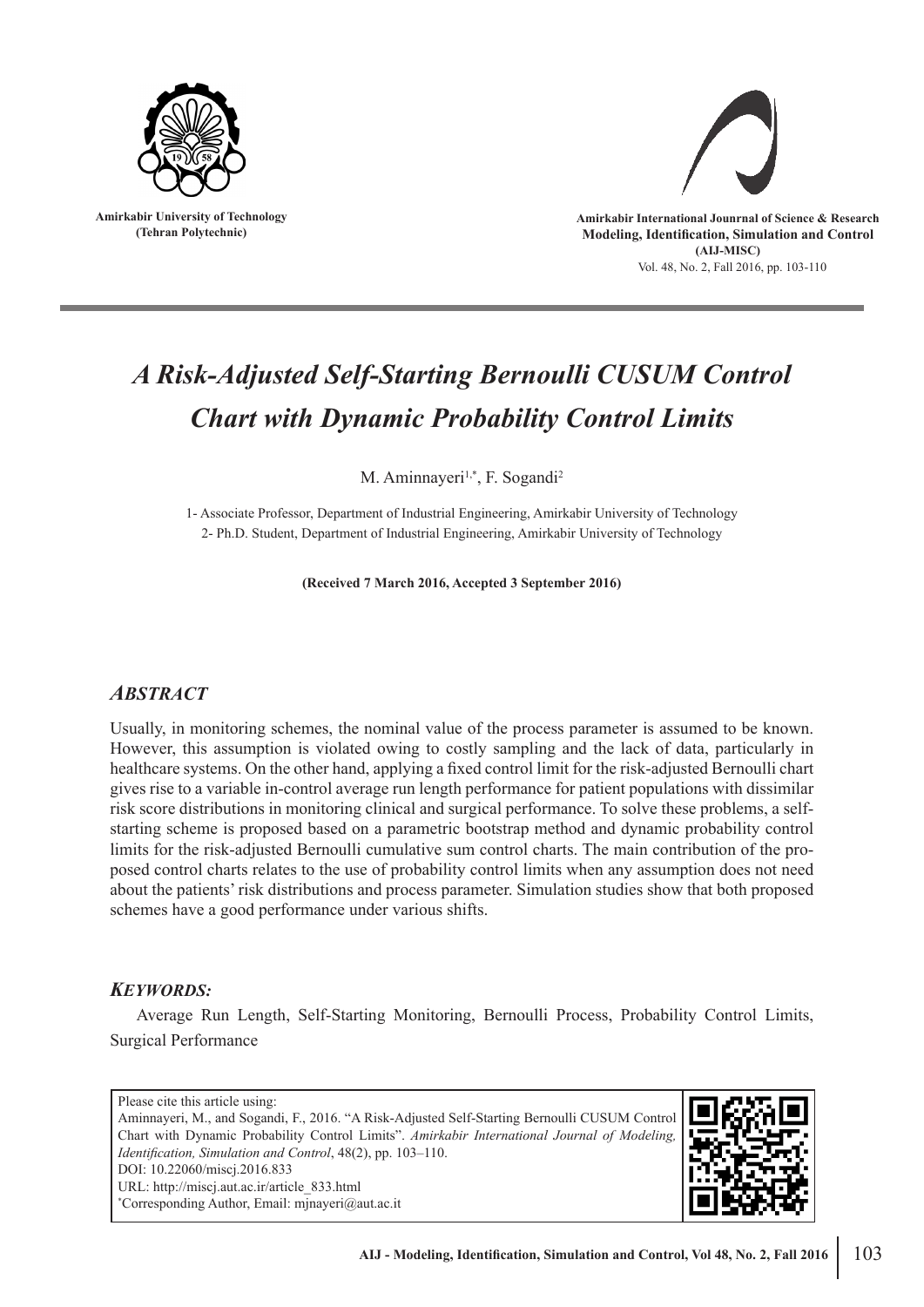## **1- INTRODUCTION**

Due to the increasing desire for healthcare systems improvement, control charts as one of the most important tools in statistical process control (SPC) are applied. Chou [1] provided a comprehensive guide to adopting control charts as the main tools in SPC with practical issues related to healthcare systems. Once the control charts are activated, detecting assignable causes is one of the most important issues as soon as possible once an adverse event occurs. Using a proper monitoring scheme, fast assignable causes, and frequent false alarms can be balanced. For detailed information, refer to the comprehensive review papers on health care area presented by Tennant et al. [2] and Woodall et al. [3]. By current published evidence, the case for applying statistical process control in monitoring clinical performance is very strong [4].

Generally, the proposed control charts depend on the kind of the assumed underlying probability distribution used for modeling. In this regard, Coory et al. [5] used control charts quality of hospital care with administrative data for specific conditions. Regarding to Bernoulli models, data consist of information on successive items classified as conforming or nonconforming. Hence, these models are considerably applied to health-related research that the incidence rate of a medicinal issue, for example, a congenital malformation is of interest. For example, Joner et al. [6] detected a rate increase using a Bernoulli scan statistic. Some early applications of control charts in medicine, such as De Leval et al. [7] and Steiner et al. [8], considered the monitoring cardiac surgery outcomes without considering risk adjustment. Also, Shu et al. [9] compared weighted cumulative sum (WCUSUM) and conventional CUSUM procedures based on a Poisson model in the presence of monotone changes in population size. Recently, Sun et al. [10] have proposed a WCUSUM to monitor medical outcomes with dependent censoring. Also, Lim et al. [11] extended CUSUM charts to evaluate doctors' performance. However, in most medical applications, owing to the heterogeneity of patients, risk adjustment is necessary. Risk-adjusted monitoring scheme is an important topic in the healthcare system and has received much attention. The risk-adjustment can occur with a risk probability being assigned to each patient. As one of the first works, Steiner et al. [12] applied Bernoulli outcomes in the riskadjusted CUSUM charts. Jones and Steiner [13] showed that estimation error can affect risk-adjusted CUSUM chart performance. More recently, Rossi et al. [14] developed a new risk-adjusted Bernoulli CUSUM chart to monitor binary health data. Taseli and Benneyan [15] developed similar types of risk-adjusted sequential probability ratio tests. A considerable number of studies have been devoted to developing risk-adjustment monitoring scheme over the past few decades. For example, Gombay et al. [16] conducted a comparative study to monitor binary outcomes using risk-adjusted charts. In this context, Zeng [17] reviewed the existing studies on a risk adjusted monitoring, including the risk adjustment models and known scheme for change detection based on these models. Tang et al. [18] have recently proposed a risk-adjusted CUSUM chart based on multi responses for Binary data.

Detecting performance of the risk-adjusted exponentially weighted moving average (EWMA) charts are similar to CUSUM charts. Also, the effect of previous observations is gradually omitted in the statistic by adjusting the statistic weights applied by healthcare practitioners [19]. Relating to the monitoring of time-between-events, a generalized group runs control chart is provided by Fang et al. [20]. After that, Pan and Jarret [21] constructed a Multivariate EWMA (MEWMA) control chart in the biosurveillance area.

On the other hand, the patient mixes for different hospitals and surgeons are very common in applications. Thus, applying fixed control limits leads to a variable in-control average run length (ARL) performance in risk-adjusted Bernoulli CUSUM charts. To alleviate this problem, the dynamic probability control limits (DPCLs) to the risk-adjusted Bernoulli CUSUM chart are proposed by Zhang and Woodall [22] to monitor the surgical performance. In addition, Shen et al. [23] designed the DPCLs in EWMA chart to monitor Poisson count data with time-varying population sizes. In this approach, the conditional probability of a false alarm is considered to be fixed to maintain that there is no false alarm for previous observations. As a result, an in-control run length distribution is partly a geometric distribution with a given in-control ARL for any group of patients. It should be noted that although conditional false alarm rate is monitored to be fixed, this approach can be used to design the chart with any given sequence of the conditional false alarm rates.

Paynabar and Jin [24] extended Phase I risk adjusted control chart to monitor surgical performance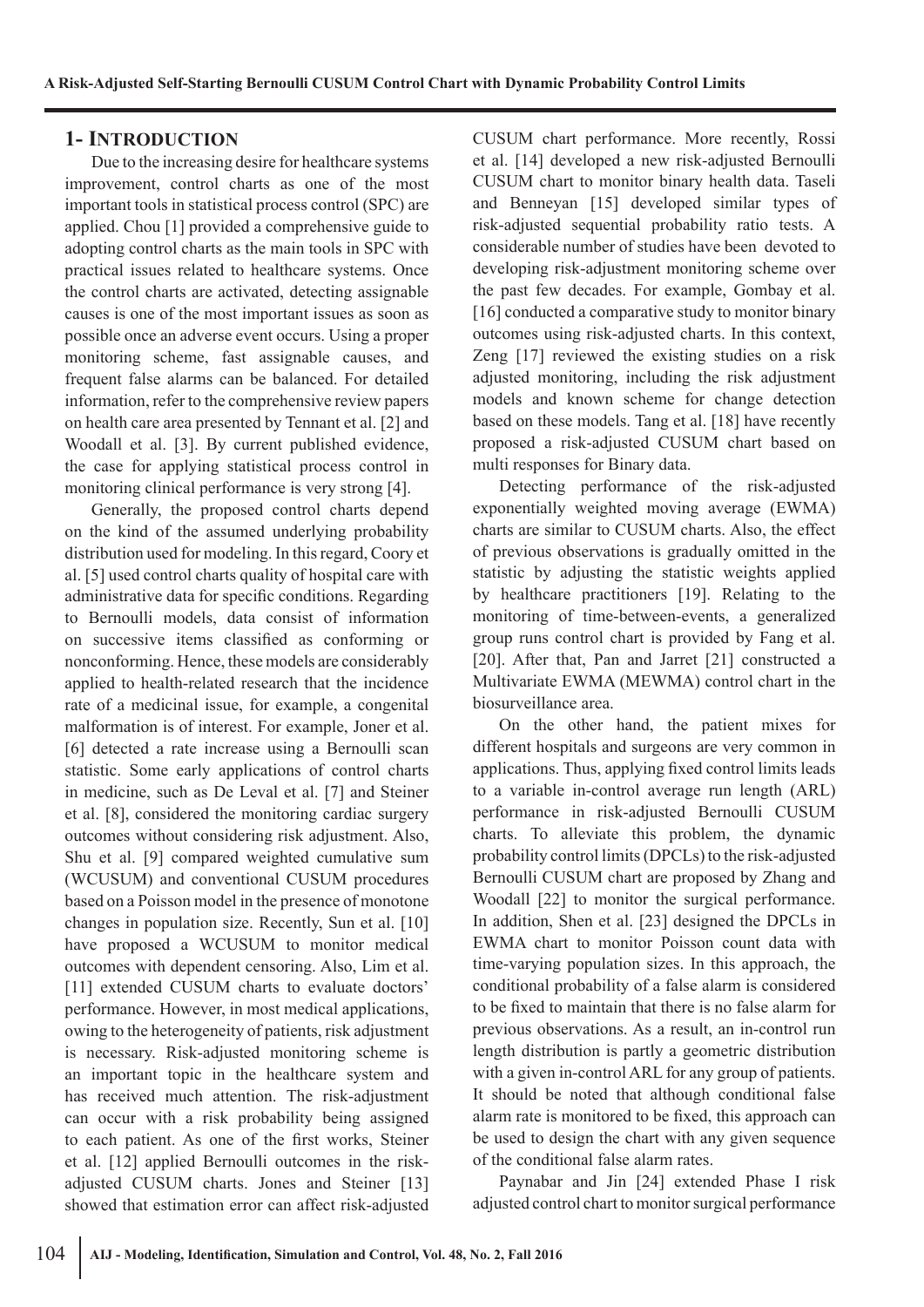by considering categorical covariates. In Phase I, Asadayyoobi and Niaki [25] proposed an accelerated failure time-based risk-adjusted control chart to monitor continuous surgical outcomes. In addition, at the same Phase, Mohammadian et al. [26] provided a risk adjusted Geometric control charts. Most of the studies have primarily concentrated on the Phase II monitoring by considering in-control parameter is known or estimated based on a sufficient number of historical data set; however, in many applications, this assumption may be violated. In these situations, self-starting approaches are utilized such as Hawkins [27] and Hawkins and Tchao [28] that update the parameter estimates and simultaneously alarm outof-control condition. On this subject, Shen et al. [29] proposed a self-starting EWMA control scheme based on a parametric bootstrap for Poisson count data with varying population sizes. They determined probability control limits at each time point after observing the sample size without any prior knowledge of incontrol parameter.

As aforementioned, binary outcomes as one of the most practical cases related to healthcare field would be adjusted. On the other hand, there is a common situation in applications where in-control process parameter is unavailable. It is worth mentioning that determining the proper control limits depends noticeably on the unknown process parameter. In other words, the estimation of the parameter resulting unsuitable in control run average length performance. Hence, in this paper, the risk adjusted CUSUM control charts are proposed based on the DPCLs using a self-starting method in monitoring the Bernoulli process. The remainder of this paper is presented as follows: in the next section, the selfstarting chart in the statistical model is discussed. The risk adjusted CUSUM control charts is given with probability control limits in section 3. In section 4, the performance study on the proposed control charts are investigated and compared. Finally, several remarks draw the paper to its conclusion in section 5.

# **2- UNDERLYING MODEL AND SELF-STARTING MONITORING SCHEME**

In many SPC applications in healthcare, the outcome of interest is defined for each individual patient. For example, whether or not each surgical patient has a special type of infection. Therefore, each case distribution follows the Bernoulli distribution. Regarding this issue, [30] reviewed the charts survey

for monitoring Bernoulli processes and said that the incidence rate of a rare disease or medical problem is covered with this distribution. As aforesaid, there is major variability in risks of patient populations. Hence, the standard Bernoulli chart cannot be applied to monitor surgical performance. In this section, a selfstarting method is given to monitor process parameter. To this end, let  $y_t$  be values independently follow the Bernoulli distribution with the mean  $\pi$ <sub>*t*</sub> during the constant time interval. In these situations where incontrol process parameter is being monitored, the main interest is detecting its increases. Note that the surgical failure rate for each patient is computed by the pre-operative patient risk using the logistic regression model based on Parsonnet scores [31]. A sudden shift happens in the primary process parameter to another unknown value at some unknown time *τ*. It is assumed that  $m_0$  denote historical observation collected over time as an independent reference. The goal is detecting time point that an out-of-control condition is occurred considering the patient risk and lack of the sufficient data.

## **3- PROPOSED CONTROL CHARTS**

Note that the false alarm rate was adjusted to avoid unnecessary interventions. Therefore, the control limits need to be designed for each surgeon based on assumptions about the patient population. To overcome this issue, the DPCLs are used to the risk-adjusted Bernoulli CUSUM chart. In this regard, keeping the conditional probability in a specified false alarm means there is no false alarm for previous data at a fixed value.

Now, we provide a risk-adjusted Bernoulli CUSUM control charts for the self-starting monitoring. The CUSUM control chart is designed to show the shift in Bernoulli process parameter. In healthcare application, Steiner et al. [12] suggested a risk adjusted CUSUM chart considering patient's pre-operative risk of surgical failure using a likelihood based scored procedure. By applying the DPCLs to the risk-adjusted Bernoulli CUSUM chart, distribution of the in-control run length does not need any assumptions about patients' risk distributions. The establishing approach DPCLs was extended EWMA chart by Shen et al. [22] in monitoring Poisson count data considering time-varying sample sizes. In this approach, the probability of achieving a specified false alarm is maintained to be fixed. Hence, for a one-sided risk-adjusted Bernoulli CUSUM chart, the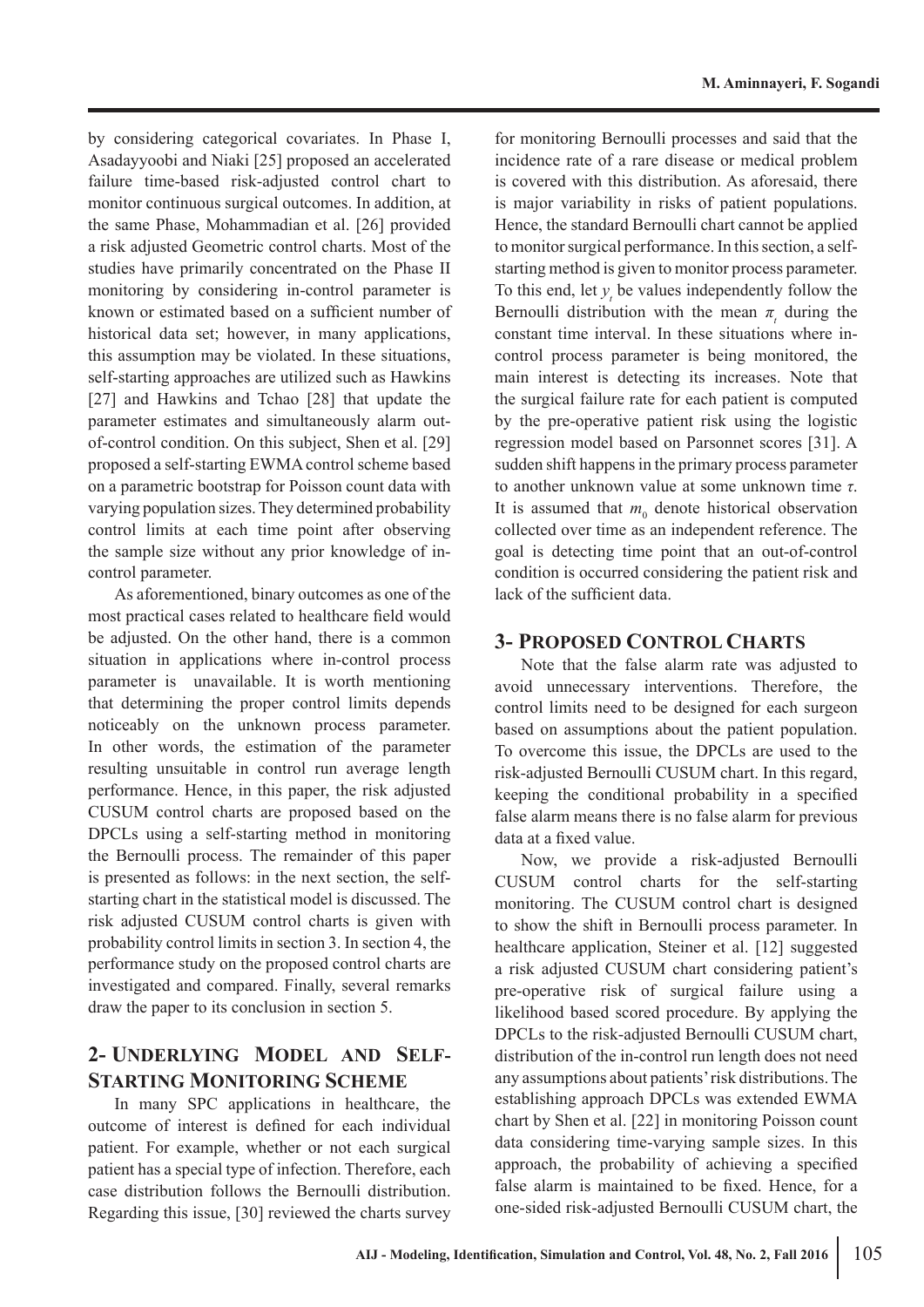DPCLs **h**( $\alpha$ )=( $h_1(\alpha)$ ,  $h_2(\alpha)$ ,..., $h_k(\alpha)$ ,...) satisfy Eq. (1) according to Shen et al. [23] in which  $h_i(\alpha)$  relates to the upper control limit and  $\alpha$  is the given conditional false alarm rate. **β** is an updated parameter estimate along with 25 new observations in self-starting monitoring. It should be noted that the number of new observations for updating beta is tuned by trial and error method in the range of 5-50 to obtain an appropriate estimation of this parameter.

$$
\Pr(C_{i}^{+} > h_{1}(\alpha) | \beta_{1}) = \alpha,
$$
\n
$$
\Pr\left(C_{i}^{+} > h_{i}(\alpha) | C_{i}^{+}\n\leq h_{k}(\alpha), k = 1, ..., t - 1, \beta_{t}\right) = \alpha,
$$
\n(1)\nfor  $t = 2, 3, ...,$ 

Now, statistic is obtained equal to  $C_t^+$ =max(0, $C_{t-1}$ <sup>+</sup>+*W<sub>t</sub>*) for each patient where *W<sub>t</sub>* is calculated using following equation according to Shen et al. [23]:

$$
W_{t} = \begin{cases} \log\left(\frac{1 - p_{t} + R_{0}p_{t}}{1 - p_{t} + R_{a}p_{t}}\right) & \text{if } y_{t} = 0, \\ \log\left(\frac{(1 - p_{t} + R_{0}p_{t})R_{a}}{(1 - p_{t} + R_{a}p_{t})R_{0}}\right) & \text{if } y_{t} = 1. \end{cases}
$$
(2)

where  $p_t$  and  $y_t$  are observed values and process parameter, respectively. Also, the risk-adjusted CUSUM chart is designed to monitor for an odds ratio change from  $R_0$  to  $R_a$  in which  $R$  denote the failure odds ratio.

As aforementioned, it is not easy to determine  $h<sub>t</sub>(\alpha)$  depending on the in control distributions of  $C<sub>t</sub>$ on the parameter  $p_i$ . For this purpose, a parametric bootstrap iteratively is applied at each sample. To describe the proposed self-starting monitoring scheme, let the monitoring be at *t*=1 and randomly generate pseudo-observations  $y_{i}$  according to the  $\hat{p}_i = \left| 1 + \exp\left( \hat{\mathbf{a}}_{i-1} \mathbf{x} \right) \right| / \exp\left( \hat{\mathbf{a}}_{i-1} \mathbf{x} \right) \text{ model for } i=1,2,...,N,$ where *N* is considered as a sufficiently large integer. Consider **x** as a vector of the explanatory variable in logistic regression model. Afterwards, a sample of charting statistics  $C(1) = \{C_1(1), C_2(1),..., C_N(1)\}$  can be achieved and then elements in **C**(1) be ranked in ascending order to redesign the vector  $C(1)$  as  $C_{[1]}(1),...,C_{[N]}(1)$ . After that,  $h_1(\alpha)$  is calculated using  $C_{[H]}(1)$ , in which  $H=[N(1-\alpha)]$  and [] symbol refer to the rounding symbol. When  $C_1 > h_1$ , control chart shows an out of control condition. Otherwise, the monitoring to the next time point  $t=2$  is continued. In this regard,  $\beta^{\prime}$ <sub>*i*</sub>'s is updated based on new data. At time  $t=2$ , to obtain the control limit  $h_2$ , we should first restrict the values of  $C_i(1)$  such that satisfy Eq. (1). Then, a part of  $C(1), C_{[1]}(1),..., C_{[H]}(1)$  is kept, as the space of feasible values of  $C_{[i]}(1)$  and randomly bootstrap *N* variables of  $C_i(1)$  from this space are generated to construct an updated *N*−dimensional vector  $C(1)$ . Similarly, the control limit  $h_2$  can be achieved by repeating the process of random number generation of Bernoulli random variables with mean equal to  $\hat{p}_i$ . The proposed approach based on a parametric bootstrap method is succinctly given as follows:

1) If  $C_{t-1} \leq h_{t-1}$ , estimate  $\beta_{t-1}$  based on the past response variables  $\{(x_1,y_1),(x_2,y_2),...,(x_{t-1},y_{t-1})\}$ .

2) Now, generate randomly  $y_{i}$  from Bernoulli distribution with  $p_i$  for  $i=1,...,N$  and then compute  $C(t) = \{C_1(t),...,C_N(t)\}\$ and sort the elements of  $C(t)$  in ascending order. In addition, the control limit can be obtained equal to the value of  $C_{\left[H\right]}(t)$ .

3) Decide on control chart condition by comparing the statistic  $C<sub>t</sub>$  with  $h<sub>t</sub>$  and. When continuing to the next time point, update the  $C(t)$  by randomly selecting  $C_i(t)$ 's from  $C_{[1]}(t-1)$ ,..., $C_{[H]}(t-1)$  and return to step 1.

Clearly, control limits are obtained on-line along with the process data rather than decided upon before monitoring. Not that if a short-run change occurs, starting testing with a very small set of observations would result in a severe masking-effect [28].

#### **4- SIMULATION STUDY**

In this section, we evaluate the performance of the Bernoulli risk-adjusted CUSUM chart with self-starting monitoring procedure and considering DPCLs for specific sequences of patients from different patient populations. Here, the data set of patients from a seven-year study used by Steiner et al. [8] is applied. Moreover, the same criteria in Tian et al. [32] are used to differentiate the Parsonnet score distributions. In this context, in the first two years, 2218 patients are considered as in-control group and utilized to fit the logistic regression risk model refereed to Zhang et al. [22] according to the Eq. (3):  $logit(p_t) = -3.68 + 0.077x_t$ (3)

in which  $p<sub>t</sub>$  is the probability of death within 30 days corresponding surgery. Also,  $x<sub>t</sub>$  is the Parsonnet score of patient *t*. It should be noted that the number of primary observations may affect in control performance of the proposed monitoring schemes. Also, three states as low, medium and high are considered for score distribution levels in which high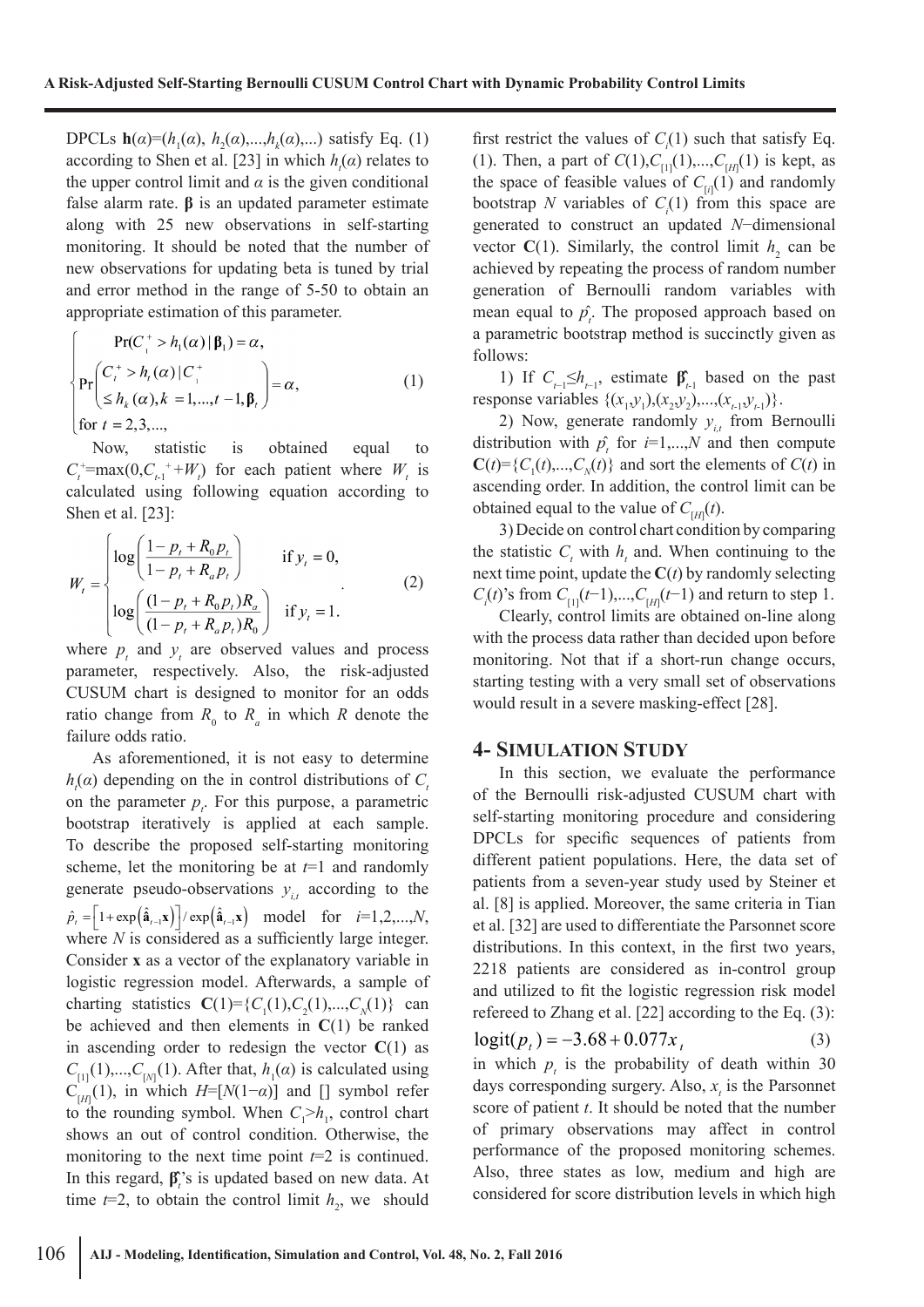and low risk are the highest and lowest 50% of the scores, respectively. In addition, the medium risk is considered as 50% of the scores from average range. For this purpose, the control limits estimated based on historical data are obtained in each simulation trial. Then, the average in control ARL is estimated defined as  $AARL<sub>0</sub>$  using a large number of the simulation trials where for each trial there is a different amount of the historical data. Hence, the performance of interest is then investigated in terms of this criterion. The estimated  $AARL_0$  and the absolute relative error called as  $\delta = |ARL_0 - AARL_0|/ARL_0$  are shown in Table 1 for the proposed self-starting monitoring scheme.

The simulation results show that the proposed monitoring scheme has a suitable in control performance under a specific conditional false alarm rate. In other words, the value of the average in control ARLs obtained is approximately close to the predetermined  $ARL_0$  for all number of historical observations. It is worth mentioning that when the number of primary data is small, the proposed monitoring procedure can provide a satisfactory performance. As seen in the result, in these situations the  $AARL_0$  is close to desired value. on the other hand, performance of the proposed approach significantly improves when the reference sample would be large. Also, the different primary observation can be applied in the similar way to show varying estimates, control limits, and their corresponding in control ARLs.

Now, we survey the out of control performance of the proposed self-starting scheme. For this aim, type I

probability is considered equal to 0.005. To this end, we set  $m_0$ =20 and assume  $R_0$  to be 1. We investigated the out of control performance under the different magnitude of shifts. In this respect, the different step shifts are imposed on the regression parameters of Bernoulli process separately and simultaneous in Table 2.

Generally, as the magnitude of the shift increases, the performance of the monitoring schemes improves significantly. As a result, the simulation studies show satisfactory performance of the self-monitoring scheme in risk-adjusted Bernoulli CUSUM control chart with DPCL.

In Table 3, the simulation study is given to provide sufficient evidence to advantage of the proposed monitoring scheme in comparison with the previous scheme without a self-starting plan. To this aim,  $m_0$ is considered historical data in Phase I in monitoring without self-starting. Comparing the results between Tables 2 and 3, it can be understood easily riskadjusted self-starting Bernoulli CUSUM control chart with DPCLs has a better performance than without considering self-starting monitoring scheme. Also, Fig. 1 demonstrates a difference between them under given shifts in discarding alarm more clearly.

## **5- CONCLUSION AND FUTURE RESEARCHES**

Recently, with the increasing importance of the quality of health care, performance monitoring of

| $m_{0}$ | Risk distribution | $\alpha$   |              |           |  |  |
|---------|-------------------|------------|--------------|-----------|--|--|
|         |                   | 0.005      | 0.002        | 0.001     |  |  |
| 10      | Low               | 184(0.06)  | 462(0.03)    | 943(0.01) |  |  |
|         | Medium            | 189(0.01)  | 465(0.01)    | 939(0.04) |  |  |
|         | High              | 194(0.03)  | 471(0.08)    | 968(0.03) |  |  |
| 20      | Low               | 188 (0.04) | 465(0.05)    | 971(0.05) |  |  |
|         | Medium            | 191(0.02)  | 482(0.09)    | 985(0.08) |  |  |
|         | High              | 187(0.02)  | 459(0.07)    | 992(0.03) |  |  |
| 50      | Low               | 194(0.07)  | 487 $(0.05)$ | 987(0.02) |  |  |
|         | Medium            | 185(0.06)  | 475(0.02)    | 955(0.01) |  |  |
|         | High              | 180(0.04)  | 494(0.03)    | 982(0.09) |  |  |

Table 1. Estimated  $\text{AARL}_0$  of the proposed control monitoring scheme considering different  $m_0$ **(within** *δ* **parentheses)**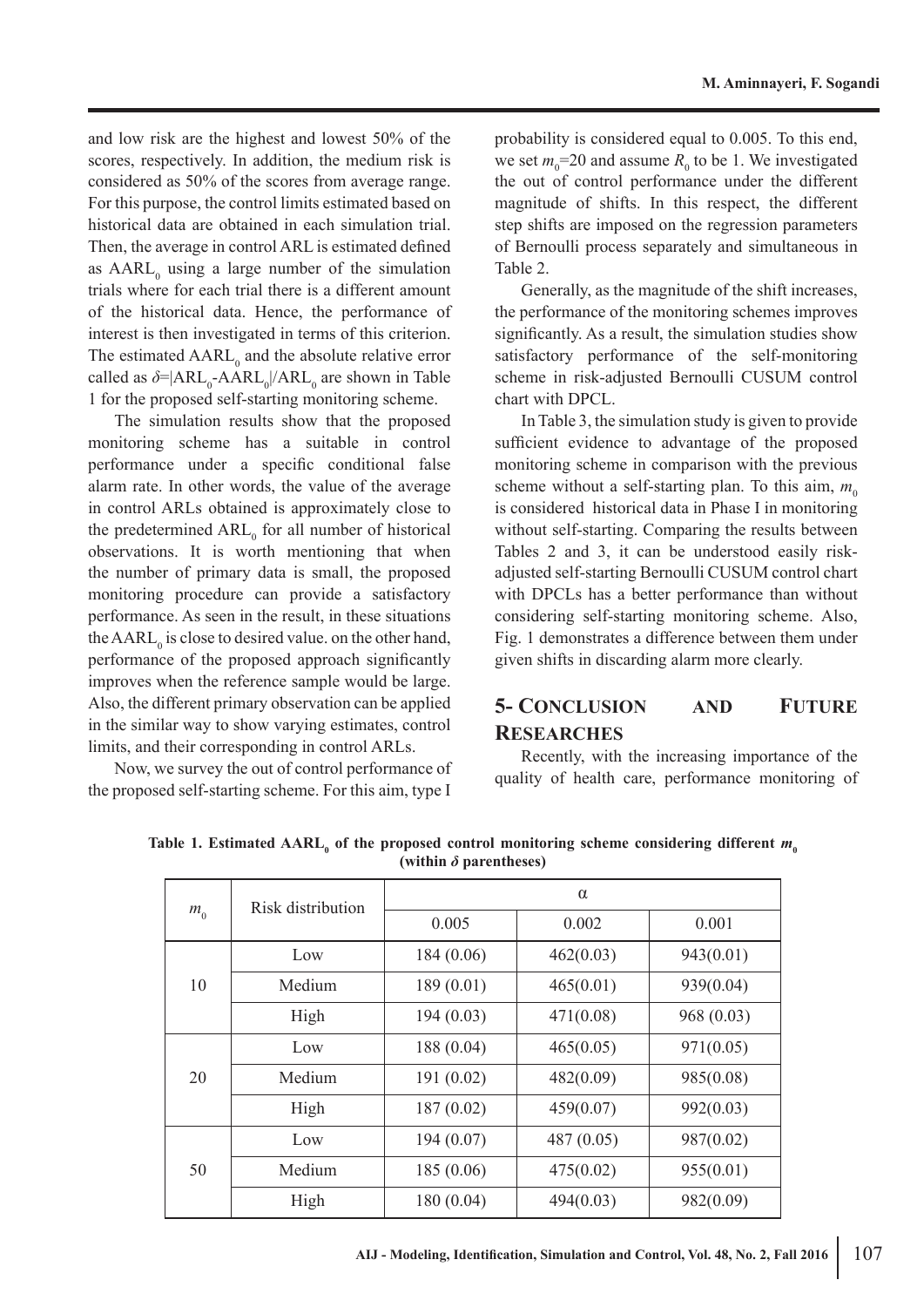| Shift in $\beta_0$ | $ARL_1$ | Std  | Shift in $\beta$ , | $ARL_1$ | Std  | Shift in $(\beta_0, \beta_1)$ | $ARL_1$ | Std  |
|--------------------|---------|------|--------------------|---------|------|-------------------------------|---------|------|
| 0.001              | 51.11   | 0.05 | 0.001              | 53.15   | 0.04 | (0.001, 0.001)                | 48.08   | 0.03 |
| 0.003              | 49.77   | 0.08 | 0.003              | 46.87   | 0.05 | (0.003, 0.003)                | 47.01   | 0.08 |
| 0.005              | 42.65   | 0.04 | 0.005              | 40.05   | 0.01 | (0.005, 0.005)                | 40.14   | 0.04 |
| 0.007              | 38.09   | 0.04 | 0.007              | 39.4    | 0.08 | (0.007, 0.007)                | 36.12   | 0.04 |
| 0.009              | 33.75   | 0.01 | 0.009              | 32.99   | 0.09 | (0.009, 0.009)                | 30.15   | 0.01 |
| 0.01               | 30.87   | 0.03 | 0.01               | 31.02   | 0.05 | (0.01, 0.01)                  | 30.22   | 0.03 |
| 0.03               | 23.08   | 0.09 | 0.03               | 22.11   | 0.01 | (0.03, 0.03)                  | 21.18   | 0.09 |
| 0.05               | 17.22   | 0.07 | 0.05               | 18.09   | 0.02 | (0.05, 0.05)                  | 15.15   | 0.01 |
| 0.07               | 12.93   | 0.04 | 0.07               | 14.12   | 0.07 | (0.07, 0.07)                  | 10.05   | 0.03 |
| 0.09               | 9.15    | 0.01 | 0.09               | 8.97    | 0.04 | (0.09, 0.09)                  | 6.6     | 0.05 |
| 0.1                | 6.45    | 0.03 | 0.1                | 5.96    | 0.01 | (0.1, 0.1)                    | 5.05    | 0.07 |

**Table 2. Estimated performance of self-starting monitoring risk-adjusted Bernoulli CUSUM charts with DPCLs**

**Table 3. Estimated performance of the risk-adjusted Bernoulli CUSUM charts with DPCLs**

| Shift in $\beta_0$ | $ARL_1$ | Std  | Shift in $\beta$ , | $ARL_1$ | Std  | Shift in $(\beta_0, \beta_1)$ | $ARL_1$ | Std  |
|--------------------|---------|------|--------------------|---------|------|-------------------------------|---------|------|
| 0.001              | 98.75   | 0.09 | 0.001              | 102.04  | 0.04 | (0.001, 0.001)                | 91.54   | 0.08 |
| 0.003              | 86.47   | 0.01 | 0.003              | 95.33   | 0.05 | (0.003, 0.003)                | 85.61   | 0.09 |
| 0.005              | 80.05   | 0.03 | 0.005              | 88.25   | 0.01 | (0.005, 0.005)                | 79.28   | 0.04 |
| 0.007              | 76.92   | 0.04 | 0.007              | 81.13   | 0.08 | (0.007, 0.007)                | 70.53   | 0.05 |
| 0.009              | 72.57   | 0.02 | 0.009              | 79.65   | 0.09 | (0.009, 0.009)                | 65.15   | 0.05 |
| 0.01               | 66.12   | 0.03 | 0.01               | 72.33   | 0.04 | (0.01, 0.01)                  | 58.46   | 0.01 |
| 0.03               | 57.39   | 0.07 | 0.03               | 64.54   | 0.05 | (0.03, 0.03)                  | 42.57   | 0.04 |
| 0.05               | 51.08   | 0.08 | 0.05               | 50.33   | 0.01 | (0.05, 0.05)                  | 38.4    | 0.01 |
| 0.07               | 48.19   | 0.04 | 0.07               | 45.35   | 0.03 | (0.07, 0.07)                  | 30.12   | 0.03 |
| 0.09               | 43.24   | 0.09 | 0.09               | 41.08   | 0.05 | (0.09, 0.09)                  | 26.13   | 0.05 |
| 0.1                | 36.71   | 0.01 | 0.1                | 40.47   | 0.07 | (0.1, 0.1)                    | 23.05   | 0.07 |

care providers has received much concentration. In this scope, monitoring the quality of surgical outcome performance leads to the improved surgical performance. Regarding the monitoring of them, Bernoulli process is applied in which prior risks of different patient populations is considered. On the other hand, until now, most of studies are concerned with known assumption and estimable parameter, however, it is violated in practice. It is worth mentioning that the control limits typically are affected based on the estimation of parameters. Hence,

in this paper, a self-starting scheme is proposed based on a parametric bootstrap method and DPCLs for the risk-adjusted Bernoulli CUSUM. It is also known that all proposed control charts have a very good performance in which the number of primary data is insufficient.

Future research may be extended in the following directions. First of all, the presented approach can be applied in the other health-related process. In addition, proposed approach could be easily adapted to design the method of Tang et al. [14] where there can be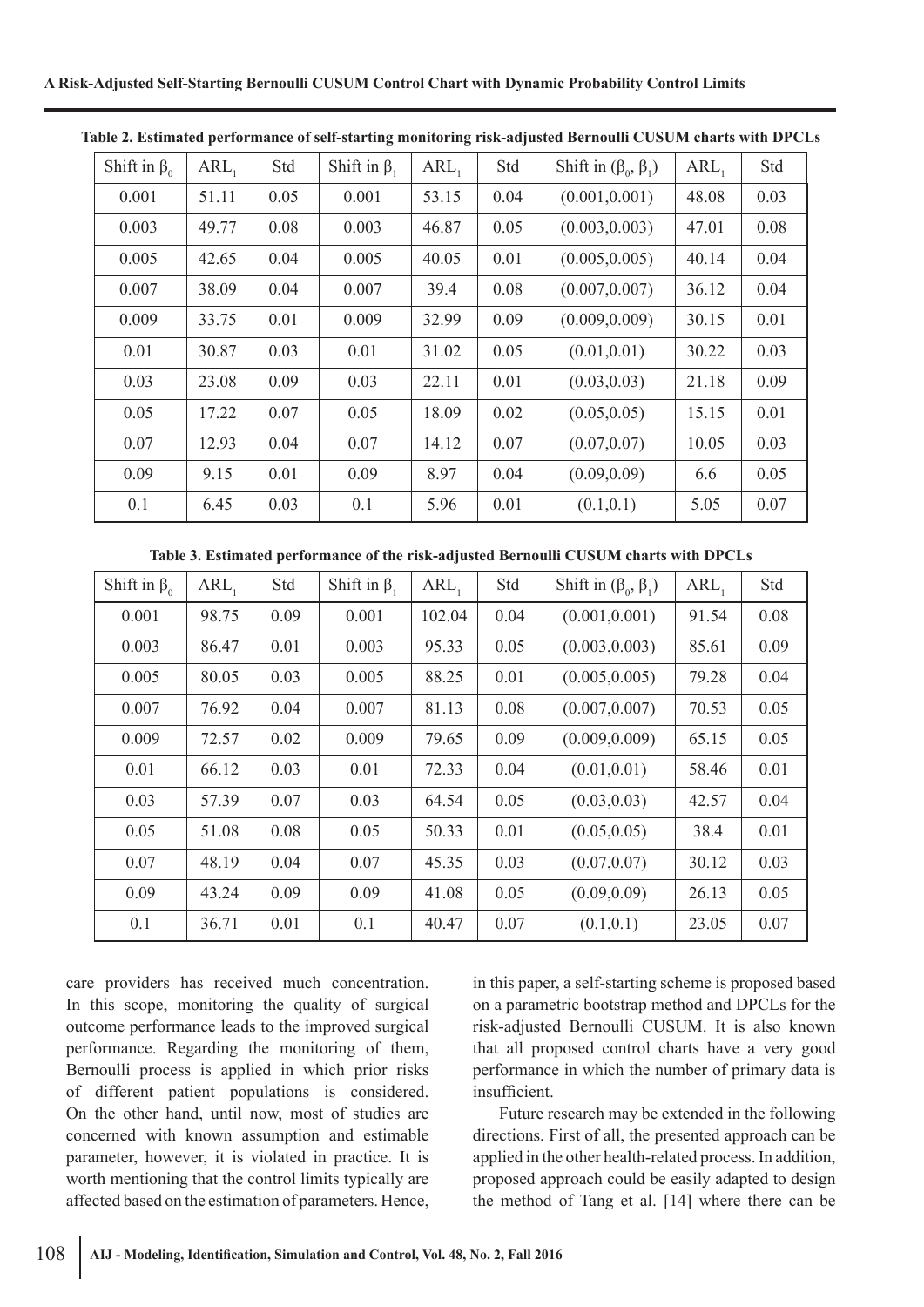

**Fig. 1. The comparison of the proposed and traditional monitoring scheme performances**

more than two possible outcomes for each patient. On the other hand, the performance of all monitoring schemes is affected by the number of primary observations. Hence, the necessary number of Phase I data should be analyzed to provide the given incontrol performance. Moreover, the bootstrap-based approach may be applied to design a generalized likelihood ratio test (GLRT)-based control chart.

### **REFERENCES**

[1] Chou, S. C.; "Statistical Process Control for Health Care," *International Journal for Quality in Health Care*, Vol. 14, No. 5, pp. 427-428, 2002.

[2] Tennant, R.; Mohammed, M. A.; Coleman, J. J. and Martin, U.; "Monitoring Patients Using Control Charts: A Systematic Review," *International Journal for Quality in Health Care*, Vol. 19, No. 4, pp. 187- 194, 2007.

[3] Woodall, W. H.; Adams, B. M.; Benneyan, J. C.; "The Use of Control Charts in Healthcare," *Statistical Methods in Healthcare, Wiley*, in Faltin, F.; Kenett, R.; Ruggeri, F. Eds., pp. 251-267, 2011.

[4] Lim, T. O.; "Statistical Process Control Tools for Monitoring Clinical Performance," *International Journal for Quality in Health Care*, Vol. 15, No. 1, pp. 3-4, 2003.

[5] Coory, M.; Duckett, S. and Sketcher-Baker, K.; "Using Control Charts to Monitor Quality of Hospital

Care with Administrative Data," *International Journal for Quality in Health Care*, Vol. 20, No. 1, pp. 31-39, 2008.

[6] Joner, M. D.; Woodall, W. H.; Reynolds, M. R.; "Detecting a Rate Increase Using a Bernoulli Scan Statistic," *Statistics in Medicine*, Vol. 27, No. 14, pp. 2555-2575, 2008.

[7] De-Leval, M. R., François, K.; Bull, C.; Brawn, W. B. and Spiegelhalter, D.; "Analysis of a Cluster of Surgical Failures," *The Journal of Thoracic and Cardiovascular Surgery*, Vol. 107, No. 3, pp. 914- 924, 1994.

[8] Steiner, S. H.; Cook, R. and Farewell, V.; "Monitoring Paired Binary Surgical Outcomes Using Cumulative Sum Charts," *Statistics in Medicine*, Vol. 18, No. 1, pp. 69-86, 1999.

[9] Shu, L.; Jiang, W.; Tsui, K. L.; "A Comparison of Weighted CUSUM Procedures that Account for Monotone Changes in Population Size," *Statistics in Medicine*, Vol. 30, No. 7, pp. 725-741, 2011.

[10] Sun, R. J.; Kalbfleisch, J. D.; Schaubel, D. E.; "A Weighted Cumulative Sum (WCUSUM) to Monitor Medical Outcomes with Dependent Censoring," *Statistics in Medicine*, Vol. 33, No. 18, pp. 3114- 3129, 2014.

[11] Lim, T. O.; Soraya, A.; Ding, L. M. and Morad, Z.; "Assessing Doctors' Competence: Application